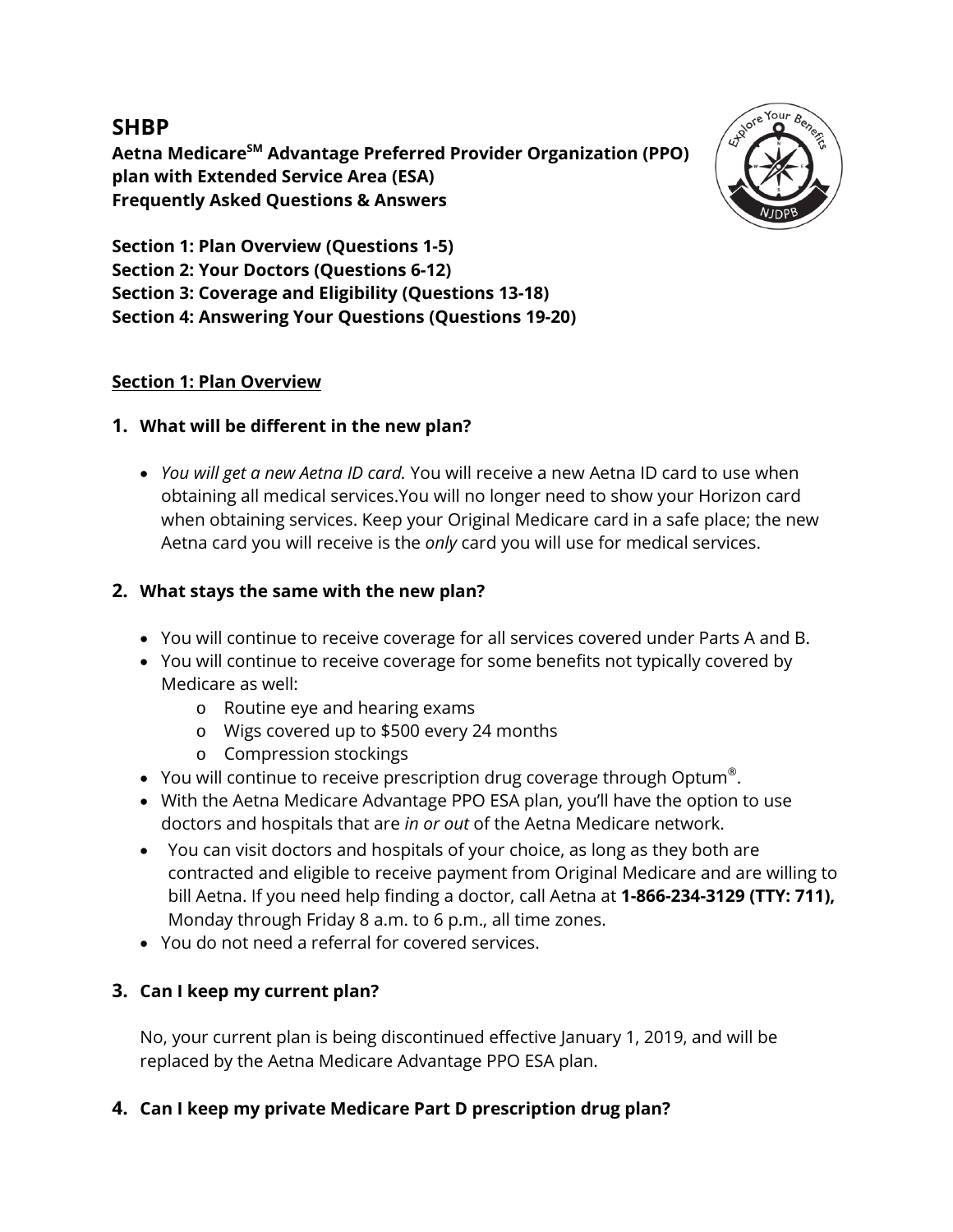Your prescription drug coverage through SHBP will remain with Optum® and will not change. If you have pharmacy coverage outside of SHBP, check your plan details.

# **5. What do I do if I don't want the new Aetna Medicare Advantage PPO ESA coverage, and can I come back at a later date?**

If you do not want to be enrolled in the Aetna Group Medicare Advantage plan (PPO ESA), you have the ability to opt out. Visit the Pensions & Benefits website at **www.nj.gov/treasury/pensions** to download an application. If you do not return the opt out form by **December 1, 2018**, you will be enrolled in the plan automatically. If you opt out of coverage and wish to return to the Aetna plan at a later date, you can do so by filling out an election form at **www.nj.gov/treasury/pensions**.

# **Section 2: Your Doctors**

## **6. Can I see any Doctor?**

You can see any doctor that accepts Original Medicare, and is willing to bill Aetna, even if your doctor is not in our network.

If your doctor is not in our network, show them your Aetna ID card and the provider flyer you'll receive later this fall. The flyer explains how your Aetna Medicare Advantage PPO ESA plan works, and what your doctor needs to do. If you have further issues, call us with the details and we will be happy to call your doctor for you to help them understand how to accept your plan.

# **7. How do I find out if my provider accepts the plan?**

To find out if your provider is in the Aetna Group Medicare Advantage plan network, you can go to **aetnastatenj.com** and click on "Find a doctor or prescription" for the Aetna Medicare Advantage (PPO) plan. Then, search for your provider by name, location or specialty. If you don't have access to a computer or the internet, or are unable to find your provider call Aetna Members Services at **1-866-234-3129 (TTY: 711)**, Monday to Friday, 8 a.m. to 6 p.m., all time zones and we will research your provider for you to determine plan acceptance.

#### **8. What happens if my doctor does not accept Aetna Medicare Advantage plans?**

The Aetna Medicare Advantage PPO ESA plan does not require a doctor to have a contract with Aetna. This plan works like traditional Medicare Advantage PPO plans with which doctors are very familiar. Under the plan, your doctor will be paid at the same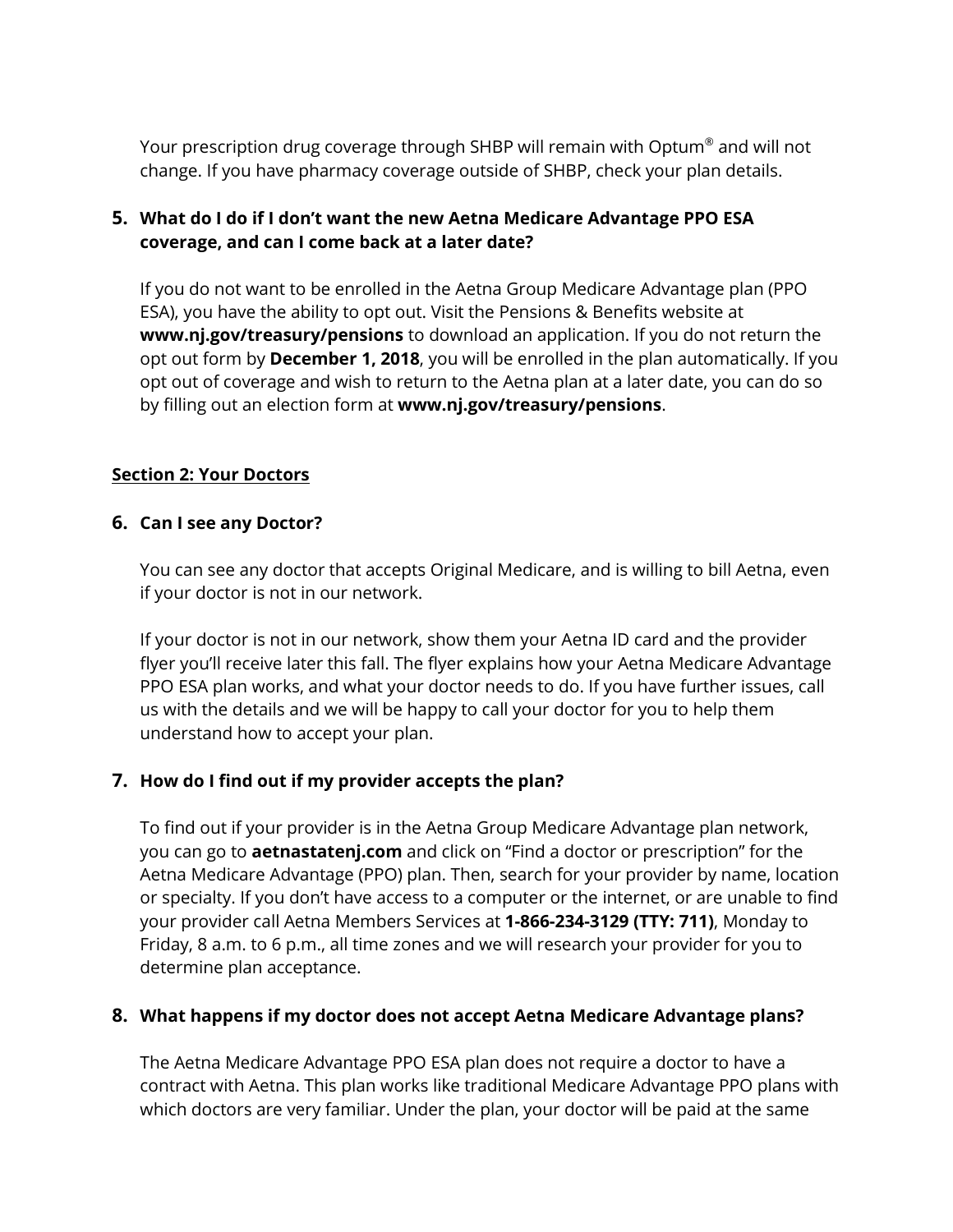rate as through Original Medicare. If they accept Medicare, most doctors accept this type of plan once they understand they do not need a contract and they will receive the same payment they get from Original Medicare.

# **9. What happens if a doctor accepts Medicare but doesn't accept this plan?**

If you contact Aetna, they will be happy to reach out to your provider to discuss how the plan works and how the provider will be paid the same as Original Medicare. If the doctor refuses to accept this plan, you can continue to see the doctor, pay for the services upfront and then submit the bill to Aetna for reimbursement.

# **10. What happens if my doctor does not accept Medicare?**

As with your current plan, if your doctor has opted out of the Medicare program in its entirety, you would only have coverage in an emergency situation. A very small percentage of doctors nationally have opted out of the Medicare program. If you need help finding a doctor who accepts Medicare, Aetna can help you find a doctor based on your needs.

## **11. What is considered a medical emergency?**

A medical emergency is when you, or any other prudent layperson with an average knowledge of health and medicine, believe that you have medical symptoms that require immediate medical attention to prevent loss of life, loss of a limb, or loss of function of a limb. The medical symptoms may be an illness, injury, severe pain, or a medical condition that is quickly getting worse. With the Aetna PPO ESA plan the cost sharing for necessary out-of-network emergency services is the same as in-network. This coverage is available worldwide.

#### **12. What do I need to know about the Aetna provider network?**

The Aetna Medicare Advantage PPO ESA plan does not have restrictions on in and outof-network coverage. You have access to our national network and can see any provider as long as the provider participates in the Medicare program and is willing to bill Aetna; the provider does not have to be in the Aetna network. When you go out-of-network for care, the plan pays providers just as much as Medicare would have paid.

#### **Section 3: Coverage and Eligibility**

#### **13. Do I need Original Medicare (Part A and Part B)?**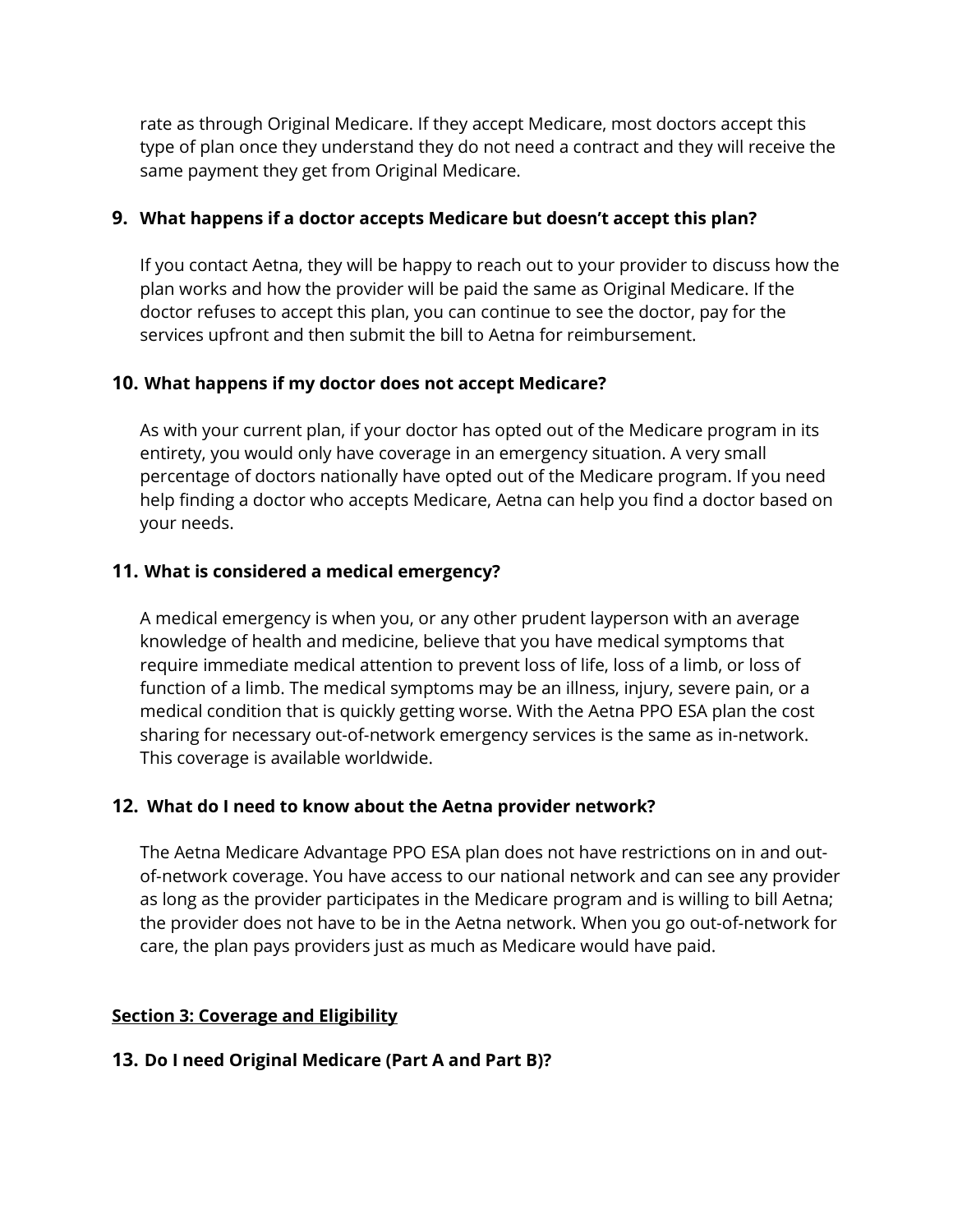In order to be enrolled in a Medicare Advantage plan, you must be entitled to Part A and purchase Part B. You must also continue to pay your Medicare Part B monthly premiums.

## **14. Do I need a supplement plan also?**

No, the Centers for Medicare and Medicaid Services (CMS) do not permit Medicare eligibles to be enrolled in a Medicare Advantage plan and a supplemental plan. If you have a Medicare Advantage plan, it's illegal for anyone to sell you a Medigap policy unless you're switching back to Original Medicare.

# **15. Am I eligible for this plan if I have End Stage Renal Disease (ESRD)?**

If you (or your Medicare eligible spouse or covered family member) have End Stage Renal Disease (ESRD) and are within the 30 month coordination period with Medicare, let us know. It is important for us to understand how much longer you have in the coordination period so we can ensure you are enrolled in the appropriate plan. If you are within the 30 month coordination period, Medicare requires you remain on your current Medicare supplemental plan during this period. While you may not be eligible for the Aetna Medicare Advantage PPO ESA plan at this time you will continue to have medical coverage on your current plan.

#### **16. What happens to my under 65 spouse's coverage?**

Dependents who are not Medicare eligible will remain on their current coverage plan. If you want everyone in your family to be with the same carrier, you can choose to move them to Aetna as well. Please visit the Pensions & Benefits website at **www.nj.gov/treasury/pensions** to download an application.

#### **(A) What if I'm over age 65, but my spouse is under age 65?**

If you are age 65 or over, or Medicare eligible, and you are currently covered by a SHBP Medicare Advantage medical plan, you will be enrolled in the Aetna Medicare Advantage PPO ESA plan starting January 1, 2019. However, any eligible covered dependents you have who are under age 65 will remain under their current plan.

#### **(B) What happens when my spouse becomes eligible for Medicare?**

A few months before your spouse's 65th birthday, SHBP will send information on your spouse's retiree medical plan options.

# **17. Are there any situations when a doctor will balance bill me?**

Under this plan, you are protected from any balance billing. When you go out-ofnetwork for care, the PPO ESA plan pays providers just as much as Original Medicare would have paid. If your doctor attempts to balance bill you, please contact Aetna.